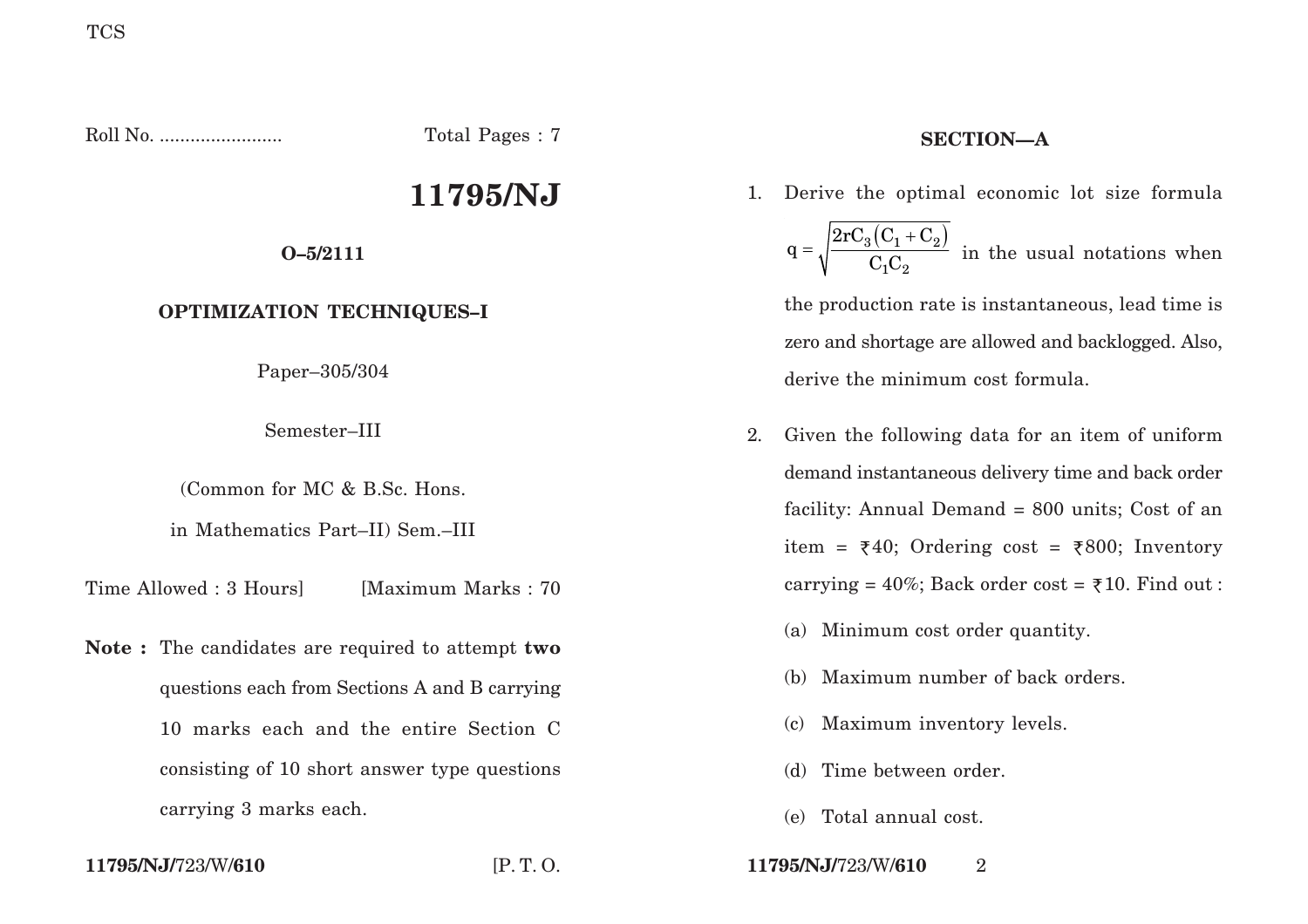- 3. The demand of an item is uniform at a rate of 25 units per month. The fixed cost is  $\bar{\tau}$ 15 each time a production run is made. The production cost is  $\bar{\tau}$ 1 per item, and the inventory carrying cost is  $zeta 0.30$  over item per month. If the shortage cost is  $z$ 1.50 per item per month, determine how often to make a production run, and of what size is should be.
- 4. A purchase manager has decided to place order for minimum quantity of 500 Nos. of a particular item in order to get a discount of 10%. From the records, it was found out that in the last year, 8 order each of size 200 Nos. have been places. Given ordering  $\text{cost}$  = ₹500 per order, inventory carrying  $cost = 40\%$  of the inventory value and the cost per unit =  $\xi$ 400. Is the purchase manager justified of his decision ? What is the effect of his decision to the company ?

### **SECTION—B**

5. Six jobs go first over machine I and then over II. The order of completion of jobs has no significance. The following table gives the machine times in hours for six jobs on the two machines :

| Job No.                                         |  | $1 \t2 \t3 \t4 \t5$ |  |  |  |   |
|-------------------------------------------------|--|---------------------|--|--|--|---|
| Time no machine I 5 9 4 7 8                     |  |                     |  |  |  | 6 |
| Time no machine II 7 4 8 3 9 5                  |  |                     |  |  |  |   |
| Find the sequence of the jobs that minimize the |  |                     |  |  |  |   |
| total elapsed time to complete the jobs.        |  |                     |  |  |  |   |

6. Consider the following data of a project :

| Activity         | A           | B                        | $\mathbf C$ | D   | E              | $_{\rm F}$ | G     | н     |
|------------------|-------------|--------------------------|-------------|-----|----------------|------------|-------|-------|
| Predecessary(s)  |             | $\overline{\phantom{0}}$ |             | A A | $\mathbf{A}$   | B, C       | D     | E.F.G |
| Optimistic time  | $2^{\circ}$ | 10                       | 8           | 10  | $\overline{7}$ | 9          | 3     | 5     |
| Most likely time |             | $4$ 12                   | 9           | 15  | 7.5            |            | 9 3.5 | 5     |
| Pessimistic time | 12          | 26                       | 10          | 20  | 11             | 9          |       | 5     |

(a) Draw the PERT network for the above project.

3 [P. T. O. **11795/NJ/**723/W/**610** 4

**11795/NJ/**723/W/**610**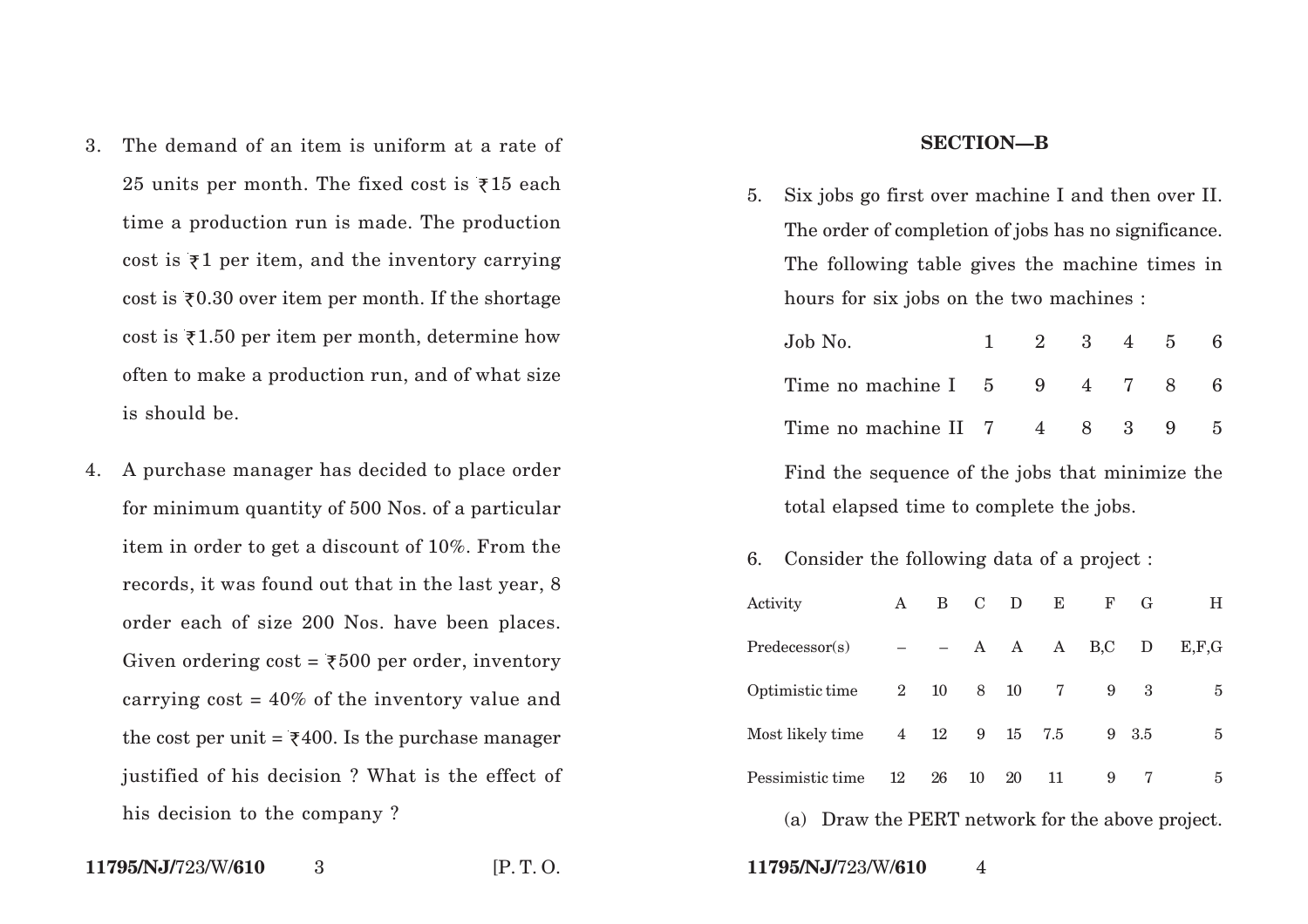- (b) Find the excepted duration and variance of each activity.
- (c) Find the critical path and the expected project completion time.
- 7. Consider the data of the project, find its critical path and project duration :

| Activity      | Predecessor  | Duration         |
|---------------|--------------|------------------|
|               |              | (in days)        |
| $\mathbf{A}$  |              | 4                |
| B             |              | 6                |
| $\mathcal{C}$ | $\mathbf{A}$ | 9                |
| $\mathbf D$   | B            | 7                |
| E             | C,D          | $\overline{5}$   |
| $\mathbf F$   | B            | $\overline{4}$   |
| G             | E            | $\boldsymbol{3}$ |
| $H_{\rm}$     | $\bf E$      | $\boldsymbol{6}$ |
| I             | F,G          | 9                |
| J             | H,I          | 4                |

8. What do you understand by Simulation ? Explain briefly its limitations and advantages too ?

### **11795/NJ/**723/W/**610** 5 [P. T. O. **11795/NJ/**723/W/**610** 6

## **SECTION—C**

- 9. Write answer the following :
	- (i) In a central grain store, it takes around 15 days to get the stock after placing the order and daily 500 tons are despatched to neighbouring markets. On the adhoc basis safety stock is assumed to be 10 days stock. Calculate the recorder point.
	- (ii) Write a short note on Economic lot size problem.
	- (iii) Define total, free and independent floats.
	- (iv) Draw the network diagram based on the following information:

| Activity                             |           | B C D E |  | $\mathbf{F}$ |  |
|--------------------------------------|-----------|---------|--|--------------|--|
| Preceding activity $- A - C B D,E F$ |           |         |  |              |  |
| Durations (days)                     | 4 7 6 5 7 |         |  |              |  |

(v) Explain in details, what constitutes the ordering cost and carrying cost.